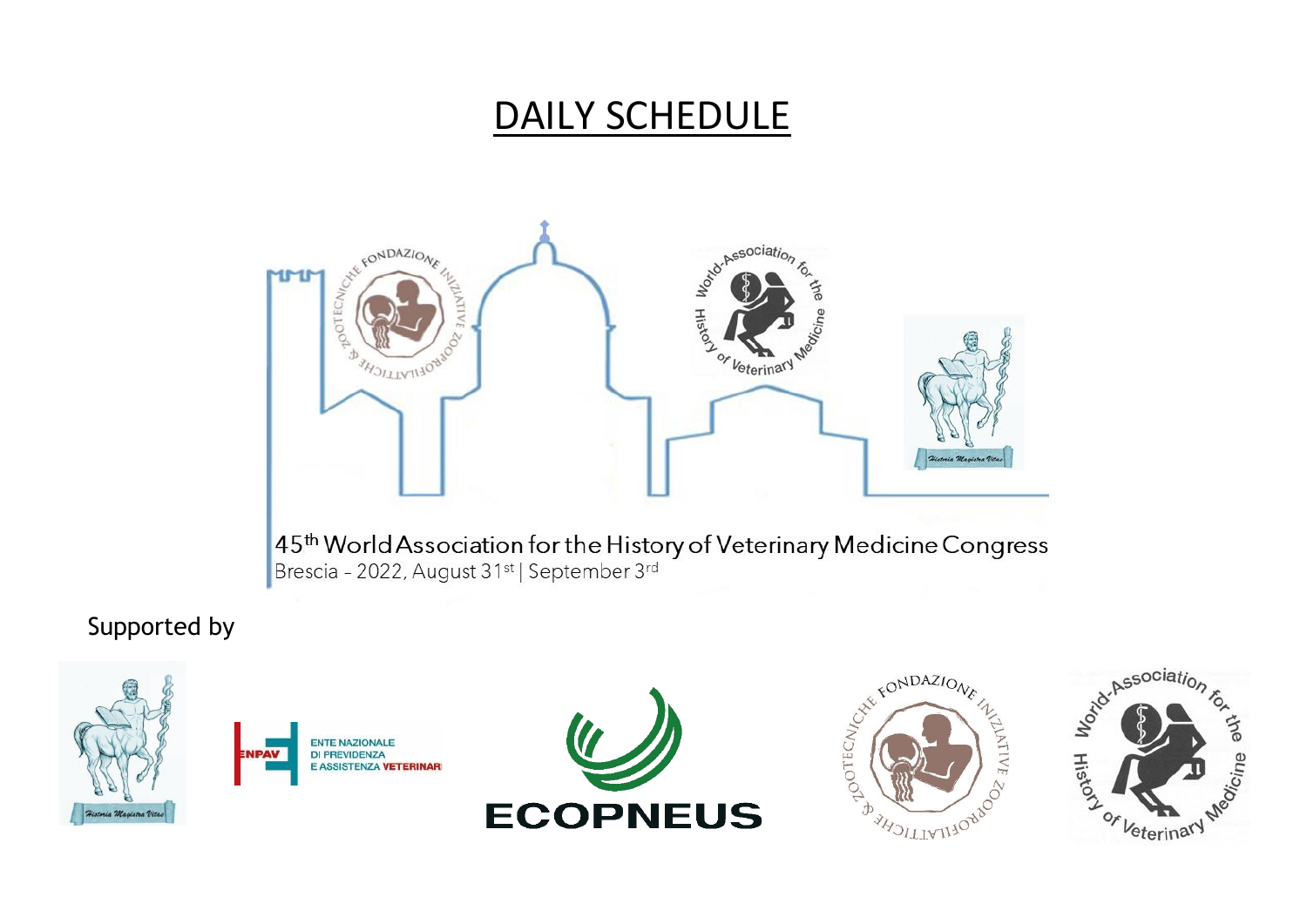| <b>Wednesday, 31 August 2022</b> |                                   | Room 1                                                                                                                                                                                      | Room 2                                                                                                                                                                |
|----------------------------------|-----------------------------------|---------------------------------------------------------------------------------------------------------------------------------------------------------------------------------------------|-----------------------------------------------------------------------------------------------------------------------------------------------------------------------|
| 13h00                            | <b>WAHVM Board members lunch</b>  | THEME 1) HISTORY OF ANIMALS, VETS AND THE MILITARY                                                                                                                                          | THEME 3) FREE TOPICS                                                                                                                                                  |
| 15h00                            | <b>WAHVM</b> Board meeting        | THEME 2) HISTORICAL INTERSECTIONS OF HUMAN, ANIMAL<br>AND ENVIRONMENTAL HEALTH                                                                                                              | THEME 4) INFORMAL CONTRIBUTIONS                                                                                                                                       |
| 16h00                            | Participant registration opening  |                                                                                                                                                                                             |                                                                                                                                                                       |
| 18h00                            | Closing of secretary desk         |                                                                                                                                                                                             |                                                                                                                                                                       |
|                                  | <b>Thursday, 1 September 2022</b> |                                                                                                                                                                                             |                                                                                                                                                                       |
| 08h00                            | Participant registration opening  |                                                                                                                                                                                             |                                                                                                                                                                       |
| 09h00                            | Welcome and opening               | Welcome speeches and special post cancellation                                                                                                                                              |                                                                                                                                                                       |
|                                  |                                   | Session chair: MARIO P. MARCHISIO                                                                                                                                                           |                                                                                                                                                                       |
| 10h00                            | <b>Keynote lecture</b>            | <b>RESHAPING THE VETERINARY CURRICULUM IN THE EARLY 19th CENTURY:</b><br>NAPOLEON'S IMPERIAL "MOSCOW DECREE" B.475.NR°8692 (1813)<br>BOLS P.E.J., VAN KOOTWIJK F.J. (Belgium – Netherlands) |                                                                                                                                                                       |
| 10h40                            | Coffee break                      |                                                                                                                                                                                             |                                                                                                                                                                       |
|                                  |                                   | Session chair: MARCO GALLONI                                                                                                                                                                | <b>Session chair: PETER KOOLMEES</b>                                                                                                                                  |
| 11h00                            |                                   | THE FIRST MILITARY VETERINARY STUDENTS AT<br>THE ALFORT SCHOOL IN 1769<br><b>DUMAS E.</b> (France)                                                                                          | JOHN NORBORN, DOG DOCTOR<br>HOWARD-SMITH S.A. (U.K.)                                                                                                                  |
| 11h20                            |                                   | "RED STAR" MERCY AMONG ARMS<br>MENTES GÜRLER A., SANAL S. (Turkey)                                                                                                                          | THE TRACTAT DE LES MULES<br>BY MANUEL DÍEZ: STATE OF THE ART<br>RIBUGENT G. (Spain)                                                                                   |
| 11h40                            |                                   | A SHORT DESCRIPTION OF THE NORWEGIAN<br><b>VETERINARY CORPS IN THE YEARS 1966-1971</b><br><b>AURSTAD J.F. (Norway)</b>                                                                      | SEEING AND KNOWING CATTLE LAMENESS IN<br><b>BRITAIN, 1930-85</b><br>WOODSA. (U.K.)                                                                                    |
| 12h00                            |                                   | THE PIONEERING ROLE OF MILITARY<br><b>VETERINARIANS IN THE HISTORY OF VETERINARY</b><br><b>MEDICINE IN TURKEY</b><br>DINCER F., TAMAY BASAGAC GUL R. (Turkey)                               | THE DISSECTORY ACTIVITY ON ANIMALS<br>BY THE DANISH ANATOMIST NIELS STENSEN<br>(1638-1686). GENERAL CONSIDERATIONS WITH A<br><b>CASE STUDY</b><br>ALIVERTI M. (Italy) |
| 12h20                            |                                   |                                                                                                                                                                                             | <b>SNAKES AND LADDERS - THE PROCESS OF</b><br>PROFESSIONALISATION OF THE VETERINARY<br><b>SURGEON IN BRITAIN</b><br>DAVIDSON J. (U.K.)                                |
| 13h00                            | Lunch                             |                                                                                                                                                                                             |                                                                                                                                                                       |
|                                  |                                   | Session chair: EMMANUEL DUMAS                                                                                                                                                               | Session chair: ABIGAIL WOODS                                                                                                                                          |
| 14h00                            |                                   | <b>HOBILARS AND HOBBY HORSES MEDIEVAL IRISH</b><br><b>MOUNTED INFANTRY AND THEIR MOUNTS</b><br>$O'REILLY$ P.J. (Eire)                                                                       | THE AMAZING STORY OF SATYR: FROM<br><b>IMPOTENT STALLION TO "NAPOLEON'S HORSE"</b><br>RINALDI C., MARIANI M., MODINA S.C. (Italy)                                     |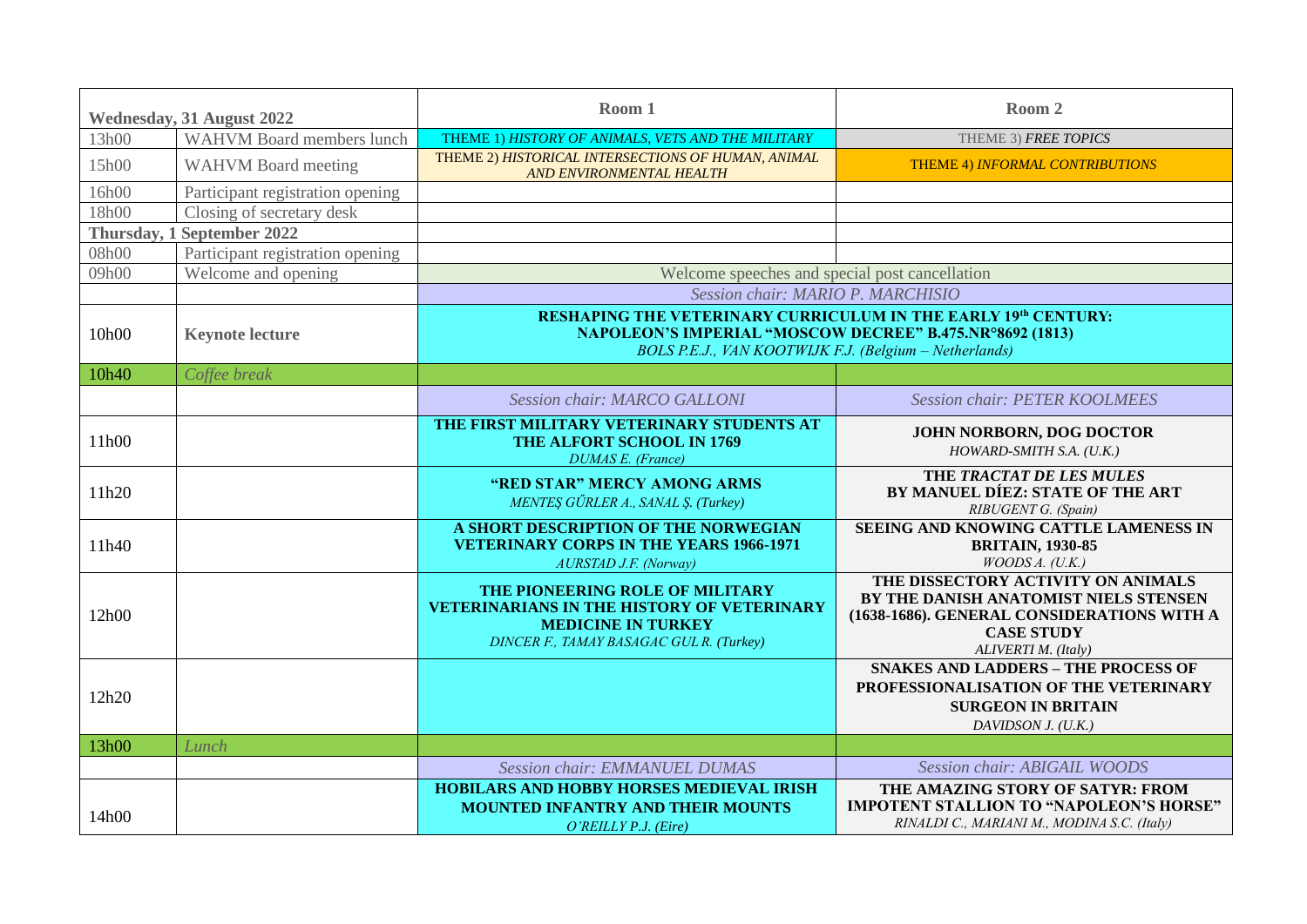| 14h20 |                                  | HISTORICAL ROLE OF MILITARY VETERINARIANS<br>MARCHISIO M.P. (Italy)                                                                                            | <b>DURHAM x CHIANINA: HISTORY OF A FAILED</b><br><b>CROSSBREEDING (1856-1859)</b><br>LUATTI L. (Italy)                                                                |
|-------|----------------------------------|----------------------------------------------------------------------------------------------------------------------------------------------------------------|-----------------------------------------------------------------------------------------------------------------------------------------------------------------------|
| 14h40 |                                  | <b>TETANUS SEROPROPHYLAXIS IN THE ITALIAN</b><br><b>ARMY DURING WORLD WAR I</b><br>PERAGALLO M.S. (Italy)                                                      | A HORSEMAN UNMASKED<br>JEAN TACQUET AND HIS HARAS DES CHEVAUX<br>(1618)<br><b>BERNS J.B.</b> (Netherlands)                                                            |
| 15h00 |                                  | AN EVALUATION OF THE FIVE-YEAR WORK OF THE<br><b>MILITARY VETERINARY PRACTICE SCHOOL AND</b><br><b>HOSPITAL</b><br>$\ddot{O}ZG\ddot{U}R$ A. (Turkey)           | THE PROJECT OF THE GRADUATES REGISTRY<br>OF THE MILAN VETERINARY MEDICINE SCHOOL<br>$(1812 - 1933)$<br>TWARDZIK S., DI GIANCAMILLO M., CONCA MESSINA S. A.<br>(Italy) |
| 15h20 | Coffee break                     |                                                                                                                                                                |                                                                                                                                                                       |
| 16h00 | <b>WP Book Presentation</b>      | <b>Susan Jones and Peter Koolmees: A Concise History of Veterinary Medicine</b>                                                                                |                                                                                                                                                                       |
|       |                                  |                                                                                                                                                                |                                                                                                                                                                       |
| 17h00 | Close of Day 1                   |                                                                                                                                                                |                                                                                                                                                                       |
| 18h30 | Welcome all-together             |                                                                                                                                                                |                                                                                                                                                                       |
|       |                                  |                                                                                                                                                                |                                                                                                                                                                       |
|       |                                  |                                                                                                                                                                |                                                                                                                                                                       |
|       | Friday, 2 September 2022         |                                                                                                                                                                |                                                                                                                                                                       |
| 08h30 | Participant registration opening |                                                                                                                                                                |                                                                                                                                                                       |
|       |                                  |                                                                                                                                                                |                                                                                                                                                                       |
|       |                                  | Session chair: JOAQUIM SANCHEZ DE LOLLANO PRIETO<br><b>LEONARDO'S HORSES. MORPHOLOGICAL AND ZOOGNOSTIC ELEMENTS</b>                                            |                                                                                                                                                                       |
| 09h30 | <b>Keynote lecture</b>           | <b>BRUNORI CIANTI L., CIANTI L. (Italy)</b>                                                                                                                    |                                                                                                                                                                       |
|       |                                  | Session chair: FLOOR HAALBOOM                                                                                                                                  | Session chair: GIORGIO BATTELLI                                                                                                                                       |
| 10h10 |                                  | <b>DOGS AND THE CITY: MEDICINE AND PUBLIC</b><br><b>HEALTH IN ANCIENT MESOPOTAMIA</b><br>NICOLÁS. S., VIVES, A. (Spain)                                        | <b>200 YEARS OF VETERINARY EDUCATION IN</b><br>ZURICH, SWITZERLAND<br>POSPISCHIL A. (Switzerland)                                                                     |
| 10h30 |                                  | <b>HISTORICAL TRACES ON THE USE OF BRANDING IN</b><br>LARGE LIVESTOCK (CATTLE AND HORSES), WITH<br><b>PARTICULAR REFERENCE TO SARDINIA</b><br>PIRAS P. (Italy) | THE CHOLERA CONGRESS OF<br><b>CONSTANTINOPLE, 1866, WITH OBSERVATIONS</b><br>OF A BRITISH RAPPORTEUR<br>GENÇ S.V., BASARAN B. H. (Turkey)                             |
| 10h50 |                                  | OLE OLSEN MALM (1854-1917) - AN EARLY<br><b>ADVOCATE FOR ONE HEALTH</b><br><b>HEKTOEN H. (Norway)</b>                                                          | <b>VIRAL SPACES: LABORATORY RESEARCH AND</b><br><b>BIOSECURITY IN NORTH AMERICA,</b><br>1946 - 2022<br>KAPLAN, R.S. (U.S.A.)                                          |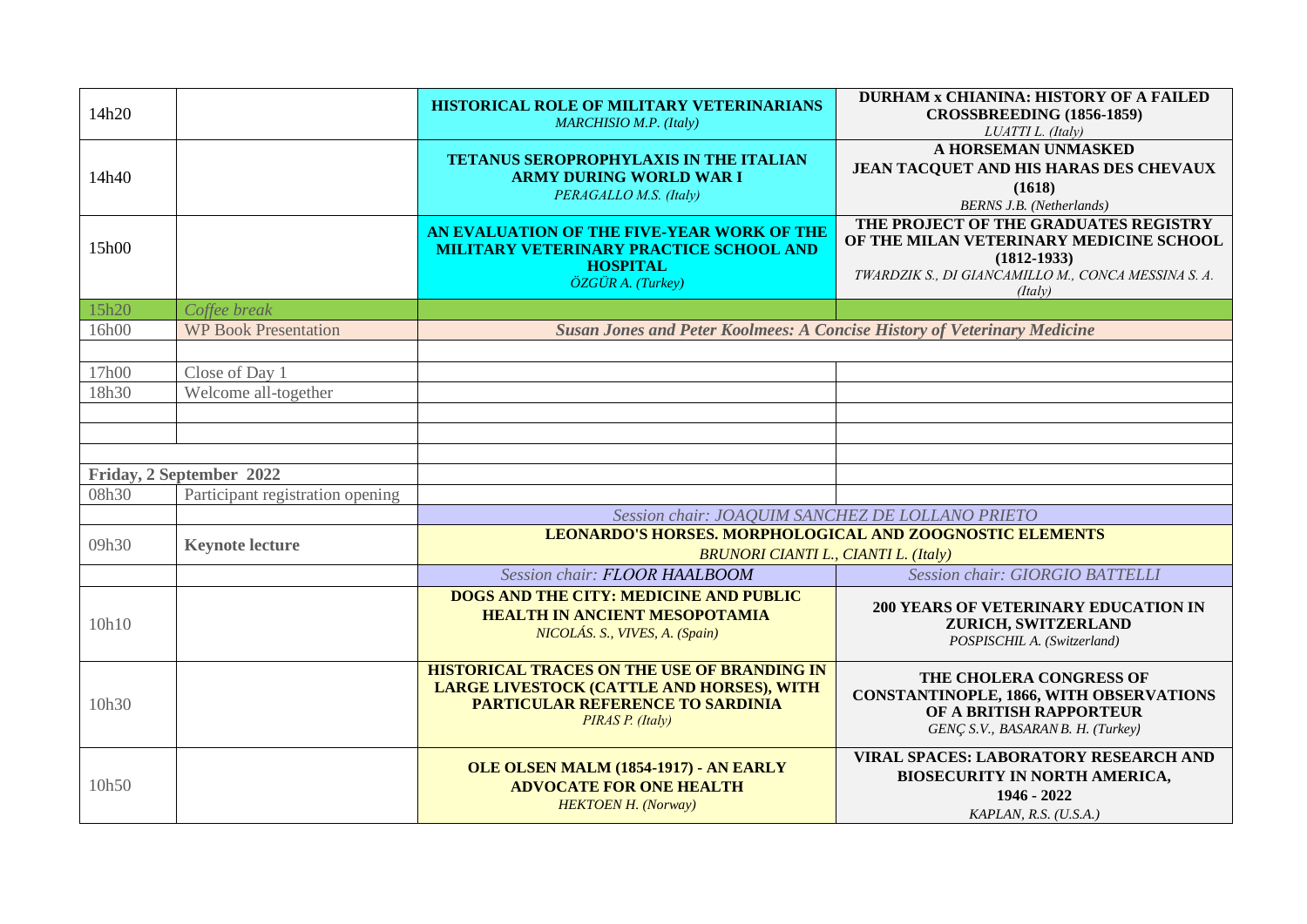| 11h10 |              | <b>SHIPPING LIVE CATTLE OR 'DEAD MEAT': ANIMAL</b><br>DISEASE AND WELFARE POLICY IN THE<br>NINETEENTH-CENTURY TRANSATLANTIC CATTLE<br><b>TRADE</b><br>KASTNER J.J., HEINEN L., DAVIS L. (U.S.A.)                                    | FROM NIGHT-BLINDNESS TO NONSENSE<br><b>NUCLEOTIDES</b><br>THE INTERNATIONAL HISTORY OF CANINE<br><b>RETINAL DISEASE</b><br>SKIPPER A.M. (U.K.)                                                         |
|-------|--------------|-------------------------------------------------------------------------------------------------------------------------------------------------------------------------------------------------------------------------------------|--------------------------------------------------------------------------------------------------------------------------------------------------------------------------------------------------------|
| 11h30 | Coffee break |                                                                                                                                                                                                                                     |                                                                                                                                                                                                        |
|       |              | Session chair: ALLISON SKIPPER                                                                                                                                                                                                      | Session chair: TAMAY BASAGAC GUL                                                                                                                                                                       |
| 11h50 |              | <b>LOST IN BATTLE: THE REMARKABLE LIFE AND</b><br><b>WORK OF DR. GERRIT DE HOOG</b><br>$(1784 - 1812)$<br>KOOLMEES, P. A. (Netherlands)                                                                                             | ALEEN CUST, FIRST FEMALE VET TO WORK IN<br><b>IRELAND AND BRITAIN</b><br>CONNOLLY D. J. (Eire)                                                                                                         |
| 12h10 |              | THE ECOLOGY OF FEEDING FACTORY FARMS:<br><b>EARLY WARNINGS FROM THE HEART OF</b><br><b>INTENSIVE LIVESTOCK FARMING IN THE</b><br><b>NETHERLANDS (1935-1965)</b><br>HAALBOOM F. (Netherlands                                         | DEVELOPMENT TREND OF WOMEN GRADAUTES<br>IN VETERINARY MEDICINE FROM SASSARY<br><b>UNIVERSITY IN THE 20th</b><br><b>CENTURY (AYAY 1981/82-1999/2000)</b><br>PINNA W., SOLINAS N., SPANEDDA F.I. (Italy) |
| 12h30 |              | FIRST ZOOS IN EUROPE, VIENNA (1752) AND<br><b>MADRID (1774). PARALLELISM OF THE EVOLUTION</b><br>OF VETERINARY ACTIVITY<br>SÁNCHEZ DE LOLLANO PRIETO J, GARCÍA-ESPANTALEÓN<br>ARTAL M, BENÍTEZ PRIAN N, LAFUENTE NICOLÁS H. (Spain) | <b>ANIMAL SYMBOLS IN THE WORKS OF THE</b><br><b>SELJUK PERIOD: AHLAT MUSEUM EXAMPLE</b><br>MEHMET Y., SANAL Ş. (Turkey)                                                                                |
| 12h50 |              | <b>TRACES OF SNAKE WOMAN SHAHMERAN AS A</b><br><b>MEDICINAL ITEM IN SOUTHERN ANATOLIA</b><br><b>BASARAN B. H. (Turkey)</b>                                                                                                          |                                                                                                                                                                                                        |
| 13,15 | Lunch        |                                                                                                                                                                                                                                     |                                                                                                                                                                                                        |
|       |              | Session chair: ANDREAS POSPISCHIL                                                                                                                                                                                                   | Session chair: REBECCA KAPLAN.                                                                                                                                                                         |
| 14h30 |              | THE INFLUENCE OF ITALIAN UNIVERSITIES ON<br><b>EARLY SLOVENE VETERINARY SCIENCE</b><br>PENGOV A. (Slovenia)                                                                                                                         | <b>HISTORIOGRAPHIC SURWAY ON THE "VETS"</b><br><b>BORN IN THE VILLAGE OF BITTI (SARDINIA-</b><br><b>ITALY) IN THE TWENTIETH CENTURY</b><br>BITTI M., COCCO G., PINNA W. (Italy)                        |
| 14h50 |              | <b>HISTORY OF THE MEDITERRANEAN ZOONOSES</b><br><b>CONTROL PROGRAMME OF THE WORLD HEALTH</b><br><b>ORGANIZATION:</b><br><b>FACTS AND CONSIDERATIONS</b><br>SEIMENIS A., BATTELLI G. (Greece - Italy)                                | "PER IL PIEDE" FORGING SYSTEM AS FINE<br>PODIATRIC INTELLECTUAL TOOL BOX: RISE<br>AND EVOLUTION OF AN INVALUABLE<br><b>CULTURAL PHENOMENON</b><br>FAVRE M. (Italy)                                     |
| 15h10 |              | PROTEINIZING AND MINERALIZING DIETS IN THE<br><b>INTERESTS OF HUMANITYAND ECONOMY: THE</b>                                                                                                                                          | THE VETERINARIAN AND THE BALLERINA<br>MORENO LAZO J. M. (Cuba)                                                                                                                                         |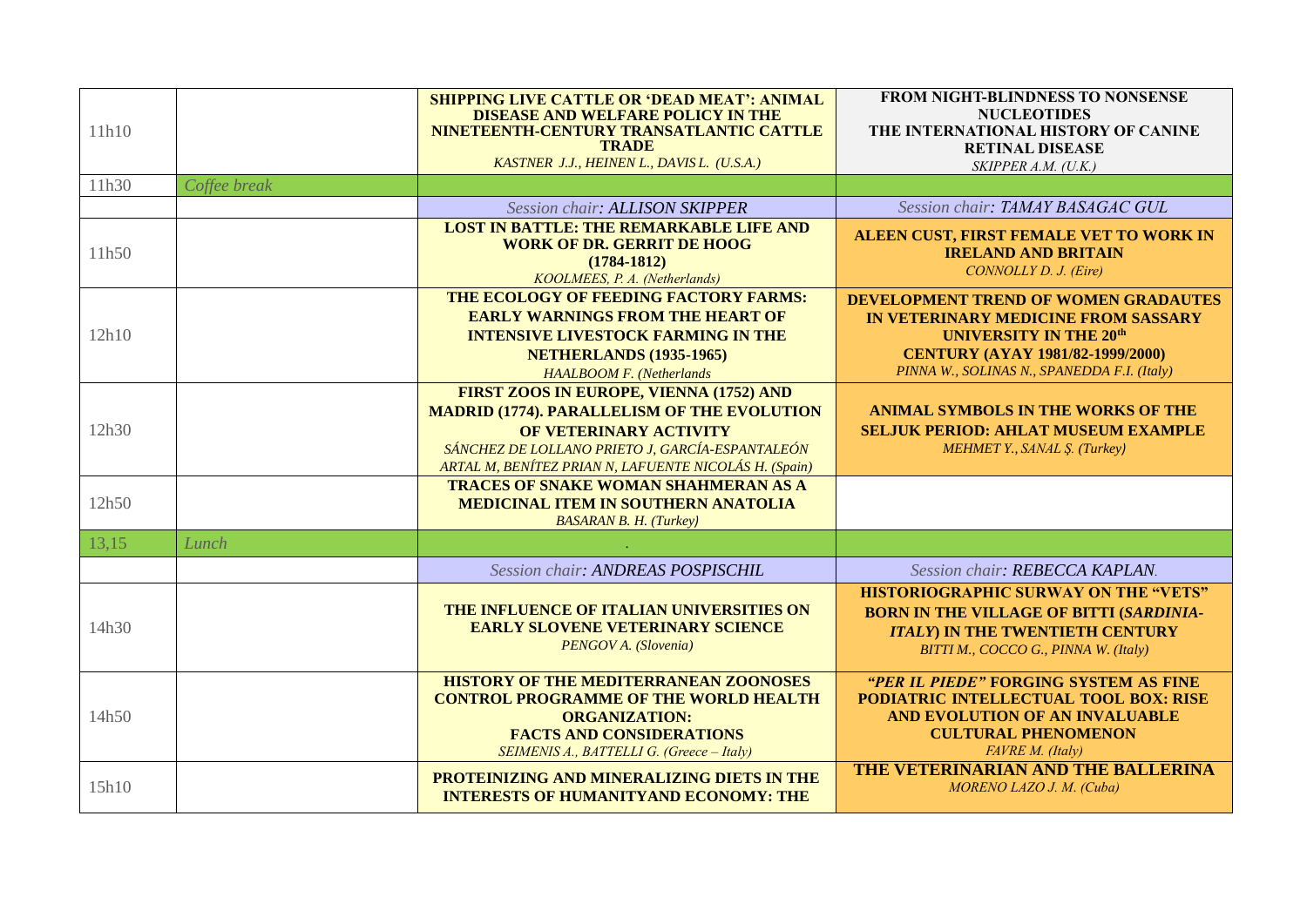|       |                                         | <b>COLONIAL DISCOVERY OF INTERSPECIES</b>                                                                                                                                             |  |
|-------|-----------------------------------------|---------------------------------------------------------------------------------------------------------------------------------------------------------------------------------------|--|
|       |                                         | <b>MALNUTRITION IN NIGERIA</b><br>WILLIAMS O.O. (Nigeria)                                                                                                                             |  |
| 15h30 |                                         | <b>VETERINARY MEDICINE AND</b><br><b>INTERNATIONAL COOPERATION FOR</b><br><b>DEVELOPMENT:</b><br>A HISTORICAL CONTRIBUTION<br><b>VENTURI L. (Italy)</b>                               |  |
| 15h50 |                                         | FROM THE DISCOVERY OF ANTIBIOTIC DRUGS,<br>THROUGH THE ANTIBIOTIC RESISTANCE TILL<br>POST ANTIBIOTIC ERA IN VETERINARY MEDICINE<br>VERCELLI C., GAMBINO G., AMADORI M., RE G. (Italy) |  |
| 16h10 | Coffee break                            |                                                                                                                                                                                       |  |
|       |                                         |                                                                                                                                                                                       |  |
| 17h00 | Close of Day 2                          |                                                                                                                                                                                       |  |
| 20h00 | Gala Dinner                             |                                                                                                                                                                                       |  |
|       |                                         |                                                                                                                                                                                       |  |
|       | Saturday, 3 September 2022              |                                                                                                                                                                                       |  |
| 09h00 | Opening secretariat                     |                                                                                                                                                                                       |  |
| 09h30 |                                         | Assembly WAHVM                                                                                                                                                                        |  |
|       |                                         |                                                                                                                                                                                       |  |
|       |                                         |                                                                                                                                                                                       |  |
| 10h30 | Coffee break                            |                                                                                                                                                                                       |  |
|       |                                         |                                                                                                                                                                                       |  |
|       |                                         |                                                                                                                                                                                       |  |
|       |                                         |                                                                                                                                                                                       |  |
|       |                                         |                                                                                                                                                                                       |  |
| 11h30 | Close of Congress                       |                                                                                                                                                                                       |  |
| 12h00 | Lunch                                   |                                                                                                                                                                                       |  |
| 13h30 | Tour to Brescia, departure of<br>guests |                                                                                                                                                                                       |  |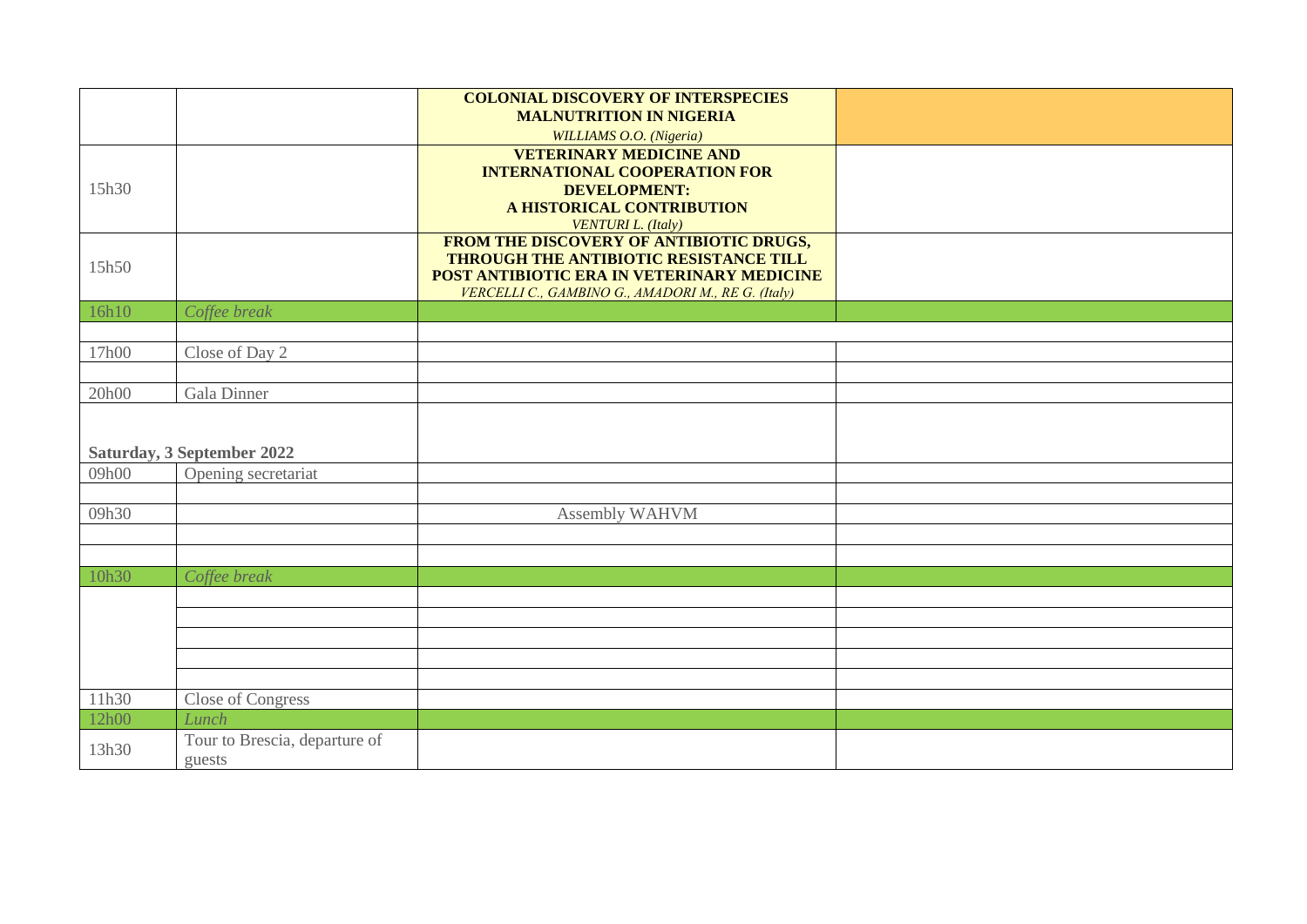## *LIST OF POSTERS*

| <b>THEME</b>       | <b>AUTHORS</b>                                                                                                                                                                                                                             | <b>TITLE</b>                                                                                                                                   |
|--------------------|--------------------------------------------------------------------------------------------------------------------------------------------------------------------------------------------------------------------------------------------|------------------------------------------------------------------------------------------------------------------------------------------------|
| $PTh1_1$           | ARNAULD DES LIONS J. CHESNAY A, DUMAS E.                                                                                                                                                                                                   | THE FRENCH ARMY VETERINARY SERVICE AND EQUESTRIAN<br><b>COMPETITION</b>                                                                        |
| $PTh1_2$           | DUMAS E., CABRE O., MARIÉ J.L.,<br>DEMONCHEAUX J.P.                                                                                                                                                                                        | LIST OF HONOR OF THE FRENCH MILITARY VETERINARY CORPS                                                                                          |
| $PTh1_3$           | DUMAS E. DENIAU JM, ARNAULD DES LIONS J.                                                                                                                                                                                                   | EVOLUTION OF THE FRENCH MILITARY VETERINARIANS UNIFORM                                                                                         |
| $PTh1_4$           | <b>DUMAS E.</b>                                                                                                                                                                                                                            | 1769-2019: EVOLUTION OF THE RANKS, NUMBERS AND MISSIONS OF<br>FRENCH MILITARY VETERINARIANS                                                    |
| PTh $15$           | GENÇ S. V., TOPCAN A. S.                                                                                                                                                                                                                   | TURKISH MILITARY VETERINARIAN'S UNIFORMS                                                                                                       |
| $PTh1_6$           | MARCHISIO M.P., ZOCCARATO, I., GALLONI, M.<br>R.,. SANTONE, S., BIGOZZI, M., MAZZUCCO H.                                                                                                                                                   | THE VETERINARY MEDICINE IN WORLD WAR ONE                                                                                                       |
| $PTh1_7$           | MARCHISIO M. P., ZOCCARATO I., GRAGLIA G.<br>B., SANTONE S., MARTUCCI P., PAOLINO V.,<br><b>MAZZUCCO H.</b>                                                                                                                                | THE MILITARY FARRIERS IN THE FIRST WORLD WAR                                                                                                   |
| $PTh2_1$           | PERRONE V.                                                                                                                                                                                                                                 | <b>TOXOPLASMOSIS: AN EXAMPLE OF ONE HEALTH</b>                                                                                                 |
| PTh <sub>3</sub> 1 | TAMAY BASAGAC GUL R.                                                                                                                                                                                                                       | POST-TRUTH IN HISTORIOGRAPHY AND AN EXAMPLE FROM TURKISH<br><b>VETERINARY MEDICINE</b>                                                         |
| $PTh3_2$           | CHUN M.                                                                                                                                                                                                                                    | A PROPOSAL FOR WORLD VETERINARY HERITAGE                                                                                                       |
| $PTh3_3$           | CINOTTI S., VANTI S., GENTILE A.,<br>FAMIGLI BERGAMINI P.                                                                                                                                                                                  | 50 YEARS OF EDUCATIONAL JOURNAL CLUBS (CONGRESSINI) AT THE<br>INSTITUTE OF VETERINARY INTERNAL MEDICINE OF THE UNIVERSITY OF<br><b>BOLOGNA</b> |
| PTh <sub>3</sub> 4 | DEMENEGHI D., VILLAMIL L.C, ZOCCARATO I.                                                                                                                                                                                                   | THE ITALIAN VETERINARIANS CONTRIBUTE TO THE DEVELOPMENT OF<br>THE VETERINARY SCHOOLS IN SOUTH AMERICA IN EARLY 19TH CENTURY                    |
| $PTh3_5$           | FAUSONE M.                                                                                                                                                                                                                                 | VETERINARY MEDICINE EDUCATIONAL TABLES IN THE UNIVERSITY OF<br><b>TURIN</b>                                                                    |
| PTh <sub>3</sub> 6 | <b>GALLONI M. R.</b>                                                                                                                                                                                                                       | ANGELO LOMBARDI: ANIMALS IN FRONT OF THE MOVIE LENS                                                                                            |
| PTh <sub>3</sub> 7 | <b>GALLONI M. R., PEILA P.</b>                                                                                                                                                                                                             | SCIENTIFIC DISCOVERIES IN CORRESPONDENCE: A LETTER FROM<br>RIVOLTA TO MICELLONE                                                                |
| PTh <sub>3</sub> 8 | GRANDIS A., BALSAMO P., CAVICCHIOLI L.,<br>CHERSONI C., COLI A., FIORE M., GAZZA F.,<br>PARMEGGIANI A., PERAZZO M.G., PUGLIESE A.,<br>QUARANTA A., RIVA F., SALUCCI S., SCALISE E.,<br>SIGNORELLI C., SPATERNA B., SOLINAS N.,<br>PEILA P. | THE FIRST EVER FEMALE GRADUATES IN VETERINARY MEDICINE FROM<br><b>EACH OF ITALIAN UNIVERSITIES</b>                                             |
| $PTh3_9$           | GUARDA F., BIAGINI D., CHIAPPINO L.,<br>ZOCCARATO I.                                                                                                                                                                                       | THE HISTORY OF VETERINARY MEDICINE TOLD THROUGH STAMPS                                                                                         |